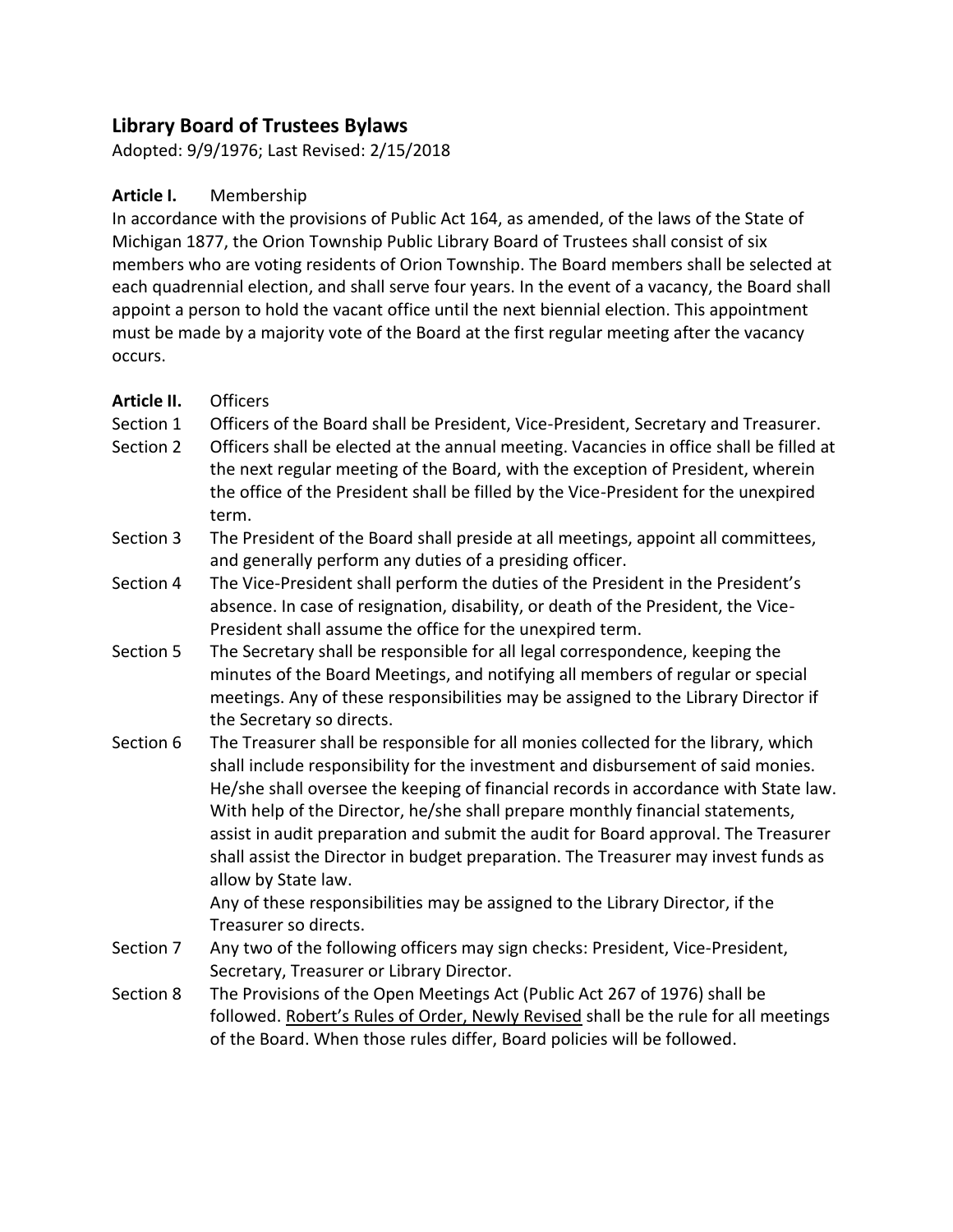### **Article III.** Meetings

- Section 1 The Library Board shall meet on the third Thursday of each month at 6:30 p.m. at the library. The November meeting shall be the annual meeting when officers are elected and assume office. All members shall be notified and supplied with an agenda prior to each meeting.
- Section 2 Special meetings may be called by the President, or upon written request of two members, for the transaction of business as stated in the call. Notice stating the time and place of any special meeting and the purpose for which shall be given each member of the Board at least 48 hours in advance of such meeting.
- Section 3 A quorum for transaction of business shall consist of simple majority. Voting by Board members at meetings of the Board or any committee by conference telephone or other interactive, electronic technology allowing full public access and participation shall be permitted; participation by such means shall constitute presence for the quorum. Public access to meetings shall be provided at the meeting location stated in the meeting notice.
- Section 4 Order of business shall be: Call to order Agenda Approval Consent Agenda Financial Statement and Treasurer's Report (Quarterly)
	- Public Comment
	- Communications
	- Director's Report
	- Old Business
	- Standing Committee Reports
		- Building
		- Human Resources
		- Fund Development
		- Board Development
		- Finance
		- Policy
		- Strategic Planning

Ad hoc Committee Reports Discussion Items

Action Items

Public Comment

Trustee Comments

Adjournment

- Section 5 Any Board action, to be official, must be approved by a majority of members present at an official Board meeting. Bills that affect continuing operation of the library do not require a board meeting for payment.
- Section 6 Excessive absence from official Board meetings will be defined as three successive unexcused absences. Failure to attend three consecutive library board meeting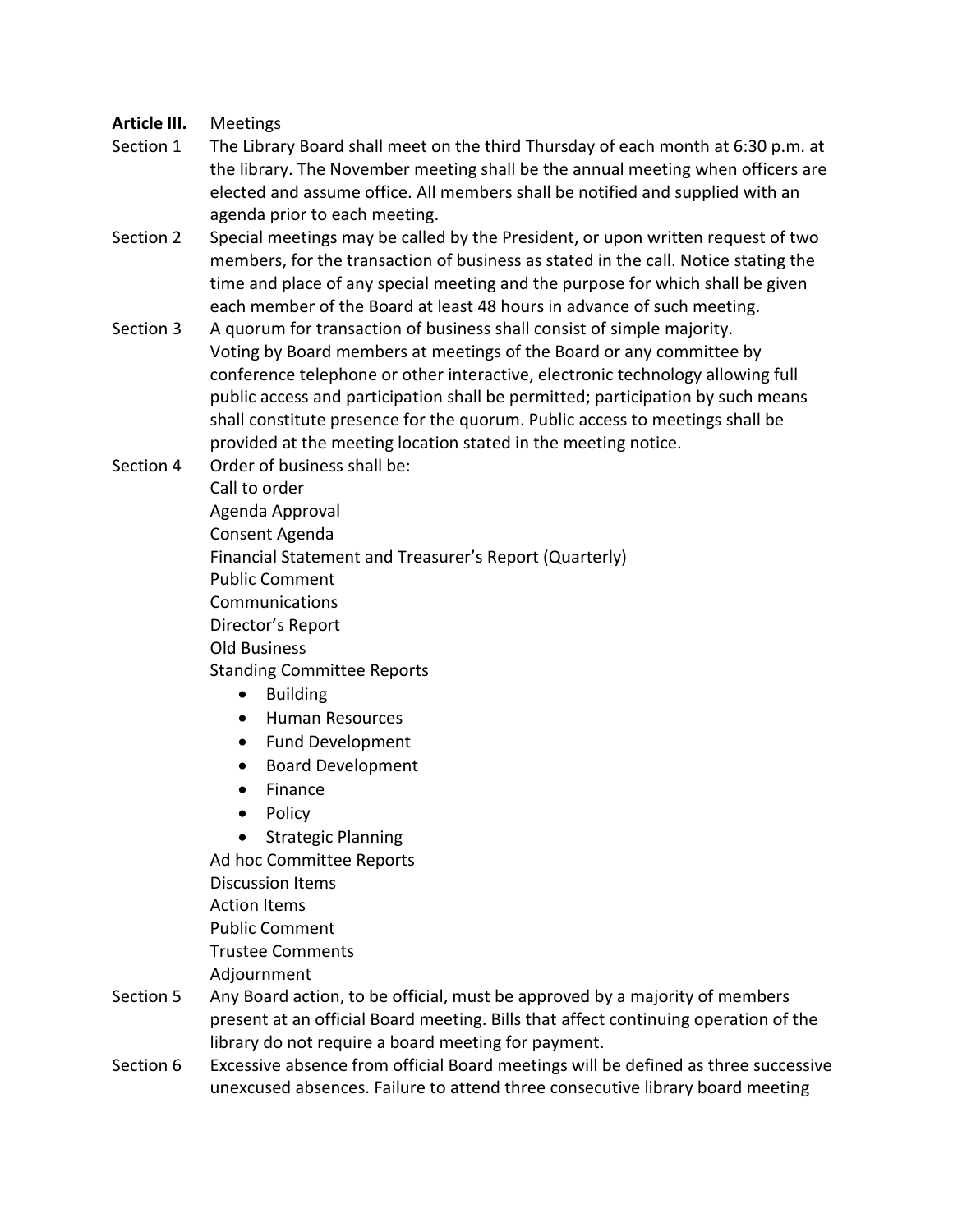without notification will be considered an unwritten resignation from the Library Board, and the position will be considered open for appointment until the next biennial election.

- Section 7 Public comment is limited to three minutes.
- **Article IV.** Committees
- Section 1 Special Committees may be appointed by the President, with approval of the board, to serve until assignments are completed.
- Section 2 Standing Committees are:

| Committee    | Purpose                                                      |
|--------------|--------------------------------------------------------------|
| Policy       | Develop and maintain the written policy of the Orion         |
|              | Township Public Library Board of Trustees, the "Policy       |
|              | Manual."                                                     |
|              | Review the development of the "Library Human Resources       |
|              | Policy," which is developed by the Library Director or       |
|              | his/her designate.                                           |
|              | Investigate, interpret, and advise the Board and/or Director |
|              | on policy-related issues.                                    |
| Finance      | Review the development of the Annual Budget, which is        |
|              | developed by the Library Director or his/her designate.      |
|              | Review proposals to amend the budget through the course      |
|              | of the budget period.                                        |
|              | Monitor the organization's performance to budget and         |
|              | report to the Board as required.                             |
|              | Investigate, interpret, and advise the Board and/or Director |
|              | on finance-related issues.                                   |
| Fund         | Develop new and enhance existing revenue streams with        |
| Development  | support of the Marketing Plan in conformance to the          |
|              | Strategic Plan.                                              |
| <b>Board</b> | Organize and plan events, tasks, and exercises that          |
| Development  | improve the performance of board members individually        |
|              | and as a group.                                              |

- Section 3 Unless otherwise directed, a committee's assignment is limited to study and/or investigation and reporting. Committee action and expenditures must be duly authorized by the board.
- **Article V.** Director
- Section 1 The Director shall be the executive officer of the board and shall be directly responsible to the board for fulfilling of his/her position requirements as defined in the job description.
- Section 2 The Director shall have charge of the administration of the library within the framework of board policies and budget.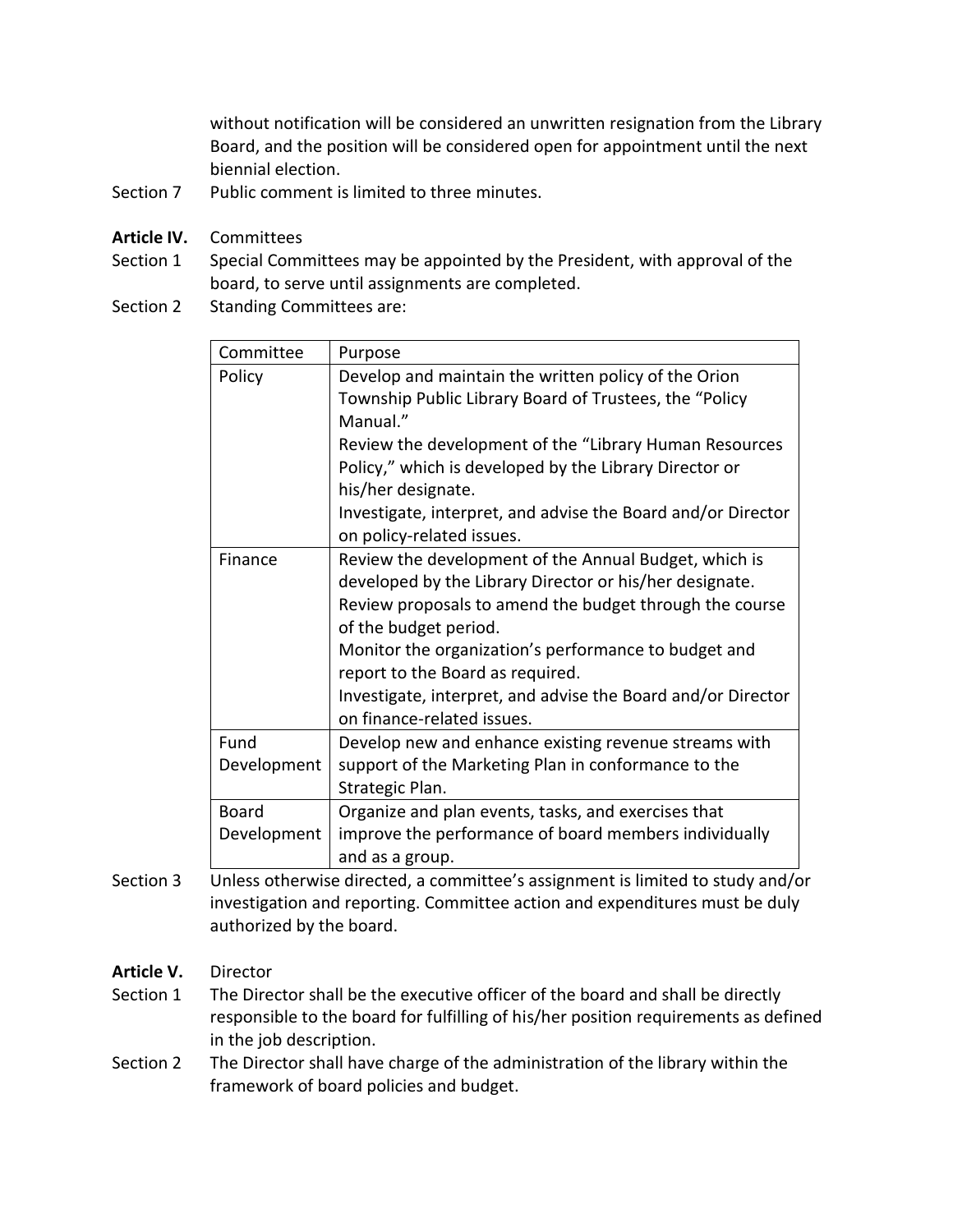Section 3 The Director shall attend all board meetings as a non-voting member except those at which his/her appointment, salary, or performance is to be discussed or acted upon.